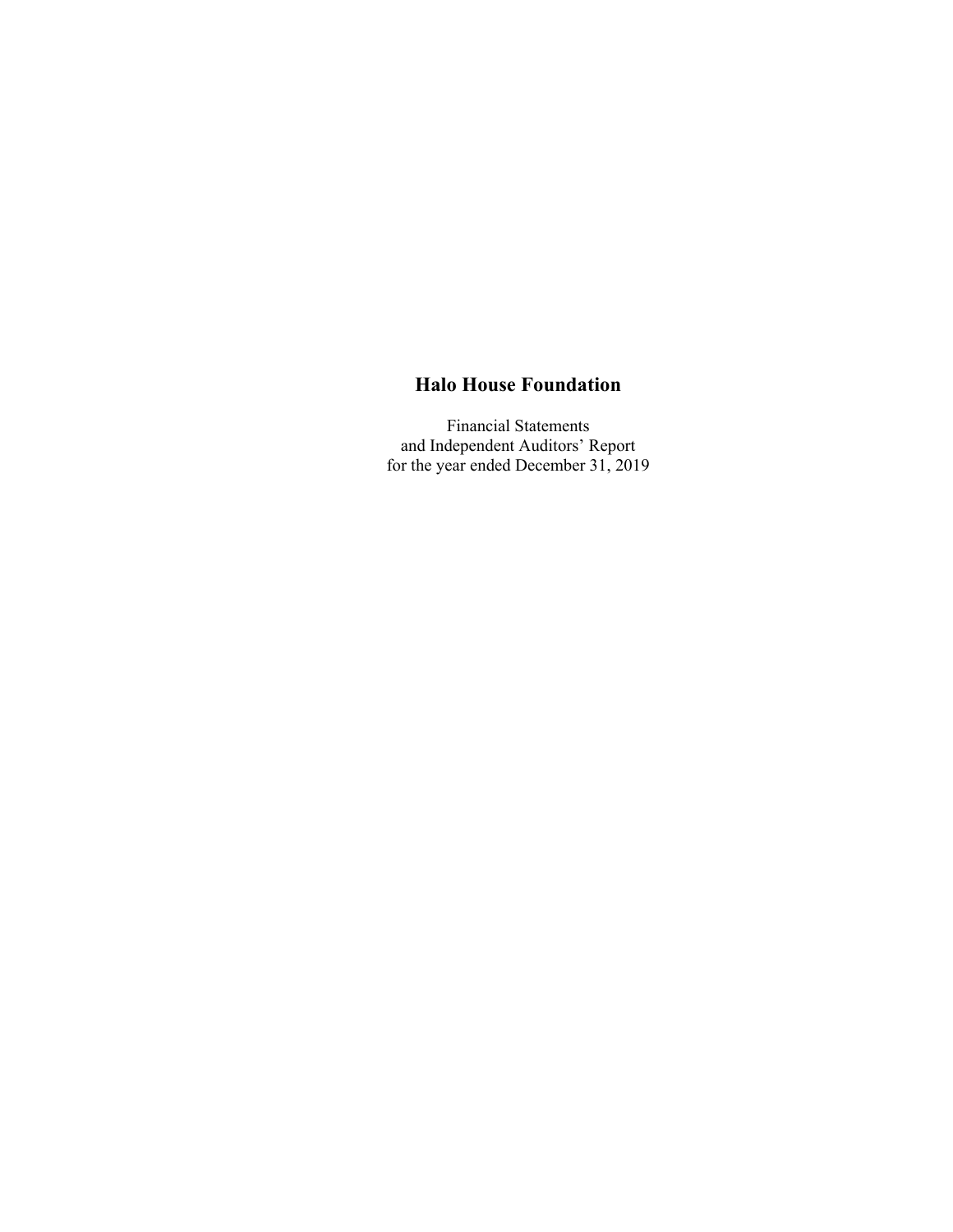Table of Contents

|                                                                       | Page           |
|-----------------------------------------------------------------------|----------------|
| <b>Independent Auditors' Report</b>                                   |                |
| <b>Financial Statements:</b>                                          |                |
| Statement of Financial Position as of December 31, 2019               | 2              |
| Statement of Activities for the year ended December 31, 2019          | 3              |
| Statement of Functional Expenses for the year ended December 31, 2019 | $\overline{4}$ |
| Statement of Cash Flows for the year ended December 31, 2019          | 5              |
| Notes to Financial Statements for the year ended December 31, 2019    | 6              |
|                                                                       |                |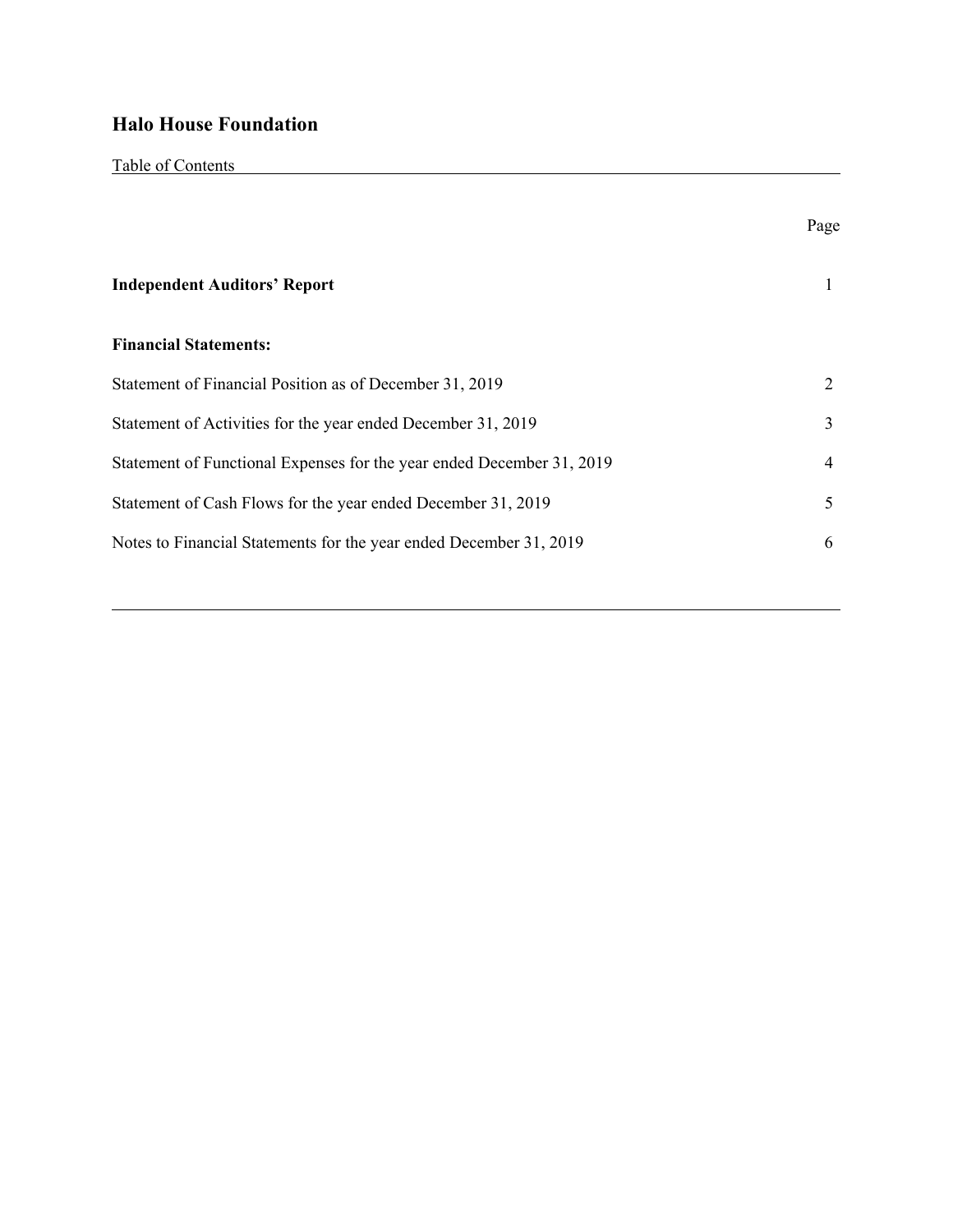

#### **Independent Auditors' Report**

To the Board of Directors of Halo House Foundation:

We have audited the accompanying financial statements of Halo House Foundation, which comprise the statement of financial position as of December 31, 2019 and the related statements of activities, of functional expenses, and of cash flows for the year then ended, and the related notes to the financial statements.

**Management's Responsibility for the Financial Statements –** Management is responsible for the preparation and fair presentation of these financial statements in accordance with accounting principles generally accepted in the United States of America; this includes the design, implementation, and maintenance of internal control relevant to the preparation and fair presentation of financial statements that are free from material misstatement, whether due to fraud or error.

**Auditors' Responsibility –** Our responsibility is to express an opinion on these financial statements based on our audit. We conducted our audit in accordance with auditing standards generally accepted in the United States of America. Those standards require that we plan and perform our audit to obtain reasonable assurance about whether the financial statements are free from material misstatement.

An audit involves performing procedures to obtain audit evidence about the amounts and disclosures in the financial statements. The procedures selected depend on the auditors' judgment, including the assessment of the risks of material misstatement of the financial statements, whether due to fraud or error. In making those risk assessments, the auditor considers internal control relevant to the entity's preparation and fair presentation of the financial statements in order to design audit procedures that are appropriate in the circumstances, but not for the purpose of expressing an opinion on the effectiveness of the entity's internal control. Accordingly, we express no such opinion. An audit also includes evaluating the appropriateness of accounting policies used and the reasonableness of significant accounting estimates made by management, as well as evaluating the overall presentation of the financial statements.

We believe that the audit evidence we have obtained is sufficient and appropriate to provide a basis for our audit opinion.

**Opinion –** In our opinion, the financial statements referred to above present fairly, in all material respects, the financial position of Halo House Foundation as of December 31, 2019 and the changes in its net assets and its cash flows for the year then ended in accordance with accounting principles generally accepted in the United States of America.

Blazek & Vetterling

August 3, 2020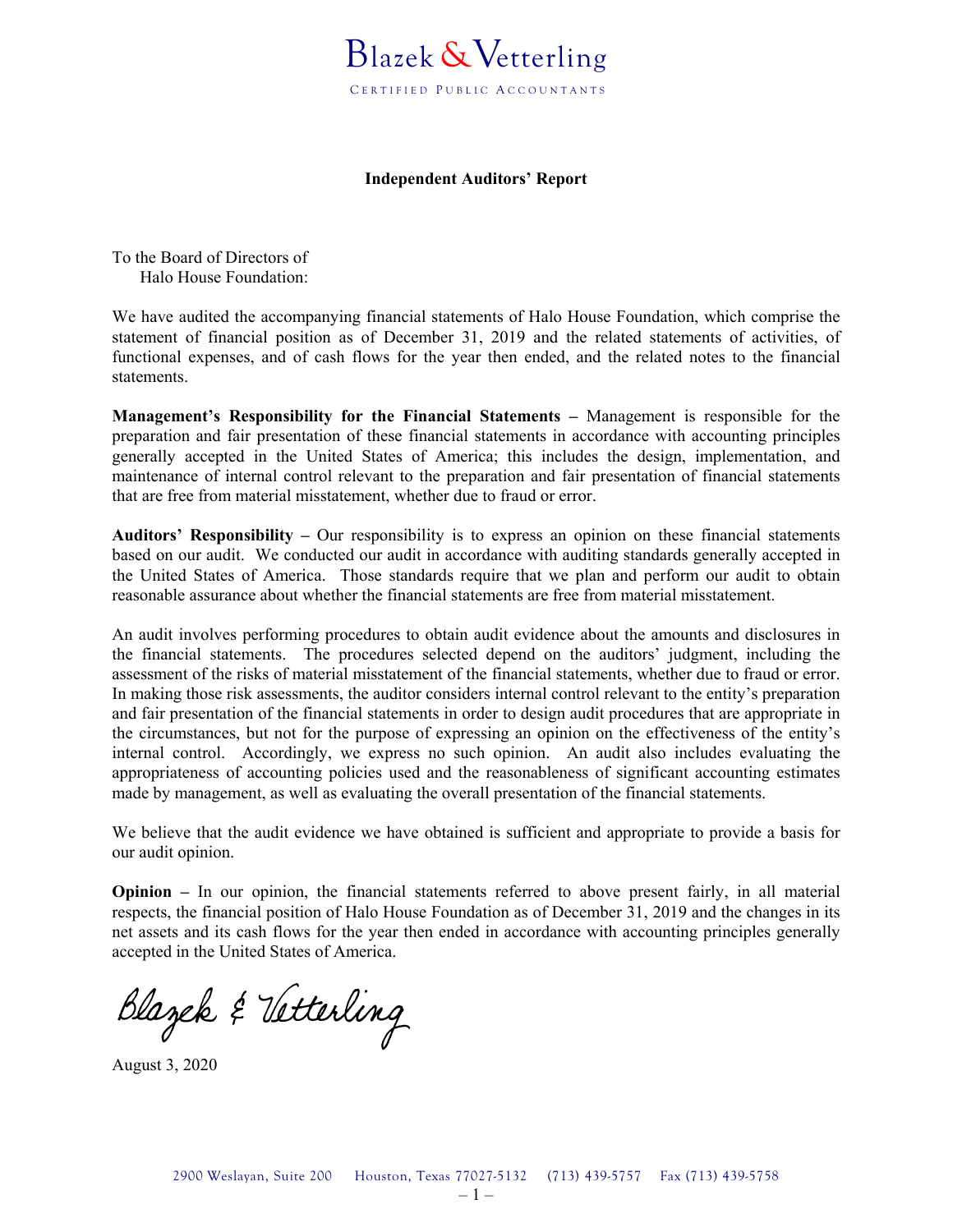Statement of Financial Position as of December 31, 2019

### ASSETS

| Cash and cash equivalents (Note 4)<br>Other assets<br>Contributions receivable<br>Property and equipment, net (Note 5)                           | $\mathbb{S}$<br>6,398,214<br>100<br>72,240<br>9,704,831 |
|--------------------------------------------------------------------------------------------------------------------------------------------------|---------------------------------------------------------|
| <b>TOTAL ASSETS</b>                                                                                                                              | \$16,175,385                                            |
| <b>LIABILITIES AND NET ASSETS</b>                                                                                                                |                                                         |
| Liabilities:<br>Accounts payable and other accrued liabilities                                                                                   | 12,724                                                  |
| Net assets:<br>Without donor restrictions (Note 3)<br>With donor restrictions – unamortized contributed use of land (Note 5)<br>Total net assets | 12,716,591<br>3,446,070<br>16,162,661                   |
| TOTAL LIABILITIES AND NET ASSETS                                                                                                                 | <u>\$16,175,385</u>                                     |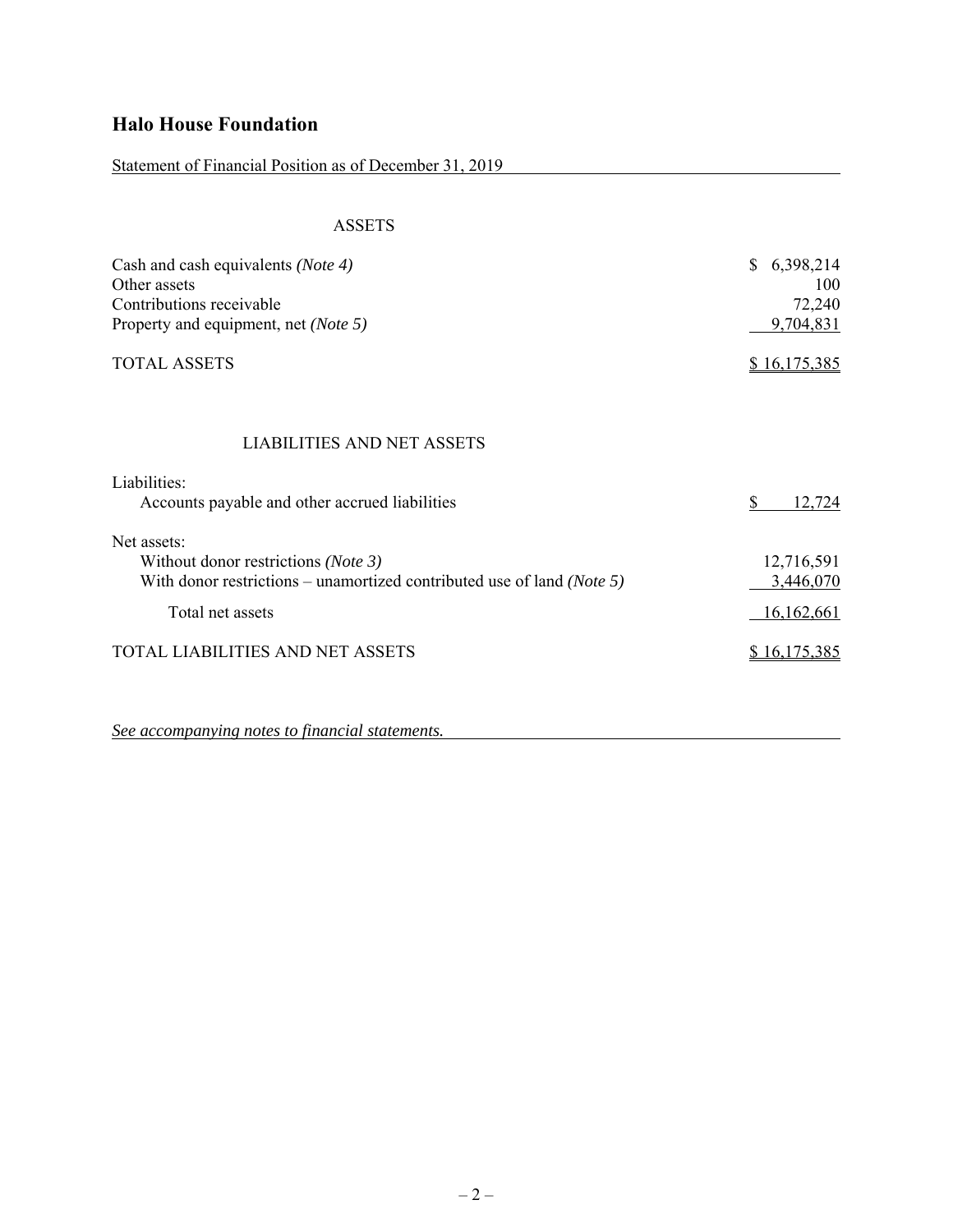### Statement of Activities for the year ended December 31, 2019

|                                                                                                                                         | <b>WITHOUT DONOR</b><br><b>RESTRICTIONS</b> |                                                      | <b>WITH DONOR</b><br><b>RESTRICTIONS</b> |                                    |              | <b>TOTAL</b>                                         |
|-----------------------------------------------------------------------------------------------------------------------------------------|---------------------------------------------|------------------------------------------------------|------------------------------------------|------------------------------------|--------------|------------------------------------------------------|
| <b>REVENUE:</b>                                                                                                                         |                                             |                                                      |                                          |                                    |              |                                                      |
| Contributions<br>Special events<br>Direct donor benefit costs<br>Rental income<br>Interest income                                       | \$                                          | 536,790<br>429,945<br>(61, 533)<br>195,000<br>74,868 | $\mathbb{S}$                             | 58,347                             | $\mathbb{S}$ | 595,137<br>429,945<br>(61, 533)<br>195,000<br>74,868 |
| Total revenue                                                                                                                           |                                             | 1,175,070                                            |                                          | 58,347                             |              | 1,233,417                                            |
| Net assets released from restrictions:<br>Completion of apartment complex<br>Amortization of contributed use of land<br>Program support |                                             | 8,227,170<br>25,000                                  |                                          | (8,227,170)<br>152,942<br>(25,000) |              | (152, 942)                                           |
| Total                                                                                                                                   |                                             | 9,580,182                                            |                                          | (8,346,765)                        |              | 1,233,417                                            |
| <b>EXPENSES:</b>                                                                                                                        |                                             |                                                      |                                          |                                    |              |                                                      |
| Program services<br>Management and general<br>Fundraising<br>Total expenses                                                             |                                             | 763,726<br>122,759<br>38,886<br>925,371              |                                          |                                    |              | 763,726<br>122,759<br>38,886<br>925,371              |
| <b>CHANGES IN NET ASSETS</b>                                                                                                            |                                             | 8,654,811                                            |                                          | (8,346,765)                        |              | 308,046                                              |
| Net assets, beginning of year (Note 2)                                                                                                  |                                             | 4,061,780                                            |                                          | 11,792,835                         |              | 15,854,615                                           |
| Net assets, end of year                                                                                                                 |                                             | \$12,716,591                                         |                                          | 3,446,070                          |              | \$16,162,661                                         |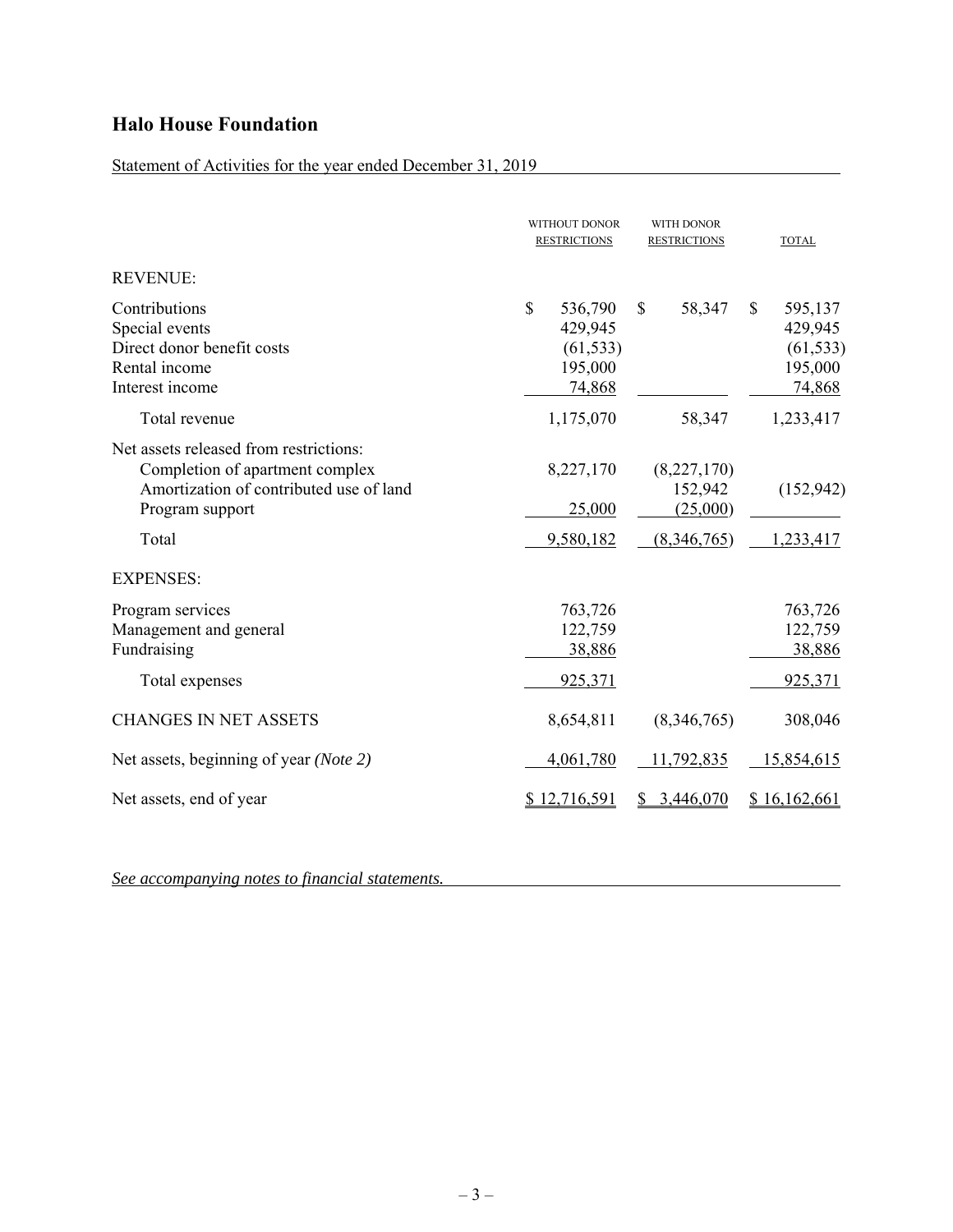Statement of Functional Expenses for the year ended December 31, 2019

|                                         | <b>PROGRAM</b>  |               | MANAGEMENT<br><b>AND</b> |               |                    |               | <b>TOTAL</b>    |
|-----------------------------------------|-----------------|---------------|--------------------------|---------------|--------------------|---------------|-----------------|
|                                         | <b>SERVICES</b> |               | <b>GENERAL</b>           |               | <b>FUNDRAISING</b> |               | <b>EXPENSES</b> |
| Depreciation and amortization           | \$<br>326,664   | <sup>\$</sup> | 10,316                   | $\mathcal{S}$ | 6,877              | <sup>\$</sup> | 343,857         |
| Salaries and related costs              | 122,521         |               | 70,933                   |               | 21,495             |               | 214,949         |
| Supplies and equipment                  | 124,453         |               | 1,902                    |               | 576                |               | 126,931         |
| Utilities                               | 55,770          |               | 2,027                    |               | 614                |               | 58,411          |
| Insurance                               | 33,358          |               | 328                      |               | 100                |               | 33,786          |
| Transportation                          | 33,606          |               |                          |               |                    |               | 33,606          |
| Repairs and maintenance                 | 24,572          |               | 66                       |               | 20                 |               | 24,658          |
| Rent                                    | 21,832          |               | 1,102                    |               | 334                |               | 23,268          |
| Professional fees and contract services | 4,193           |               | 16,520                   |               | 736                |               | 21,449          |
| Bank and credit card fees               |                 |               | 18,283                   |               |                    |               | 18,283          |
| Moving and storage                      | 14,501          |               |                          |               |                    |               | 14,501          |
| Other                                   | 2,256           |               | 1,282                    |               | 8,134              |               | 11,672          |
| Total expenses                          | 763,726         |               | 22,759                   | S             | 38,886             |               | 925,371         |
| Direct donor benefit costs              |                 |               |                          |               |                    |               | 61,533          |
| Total                                   |                 |               |                          |               |                    |               | 986,904         |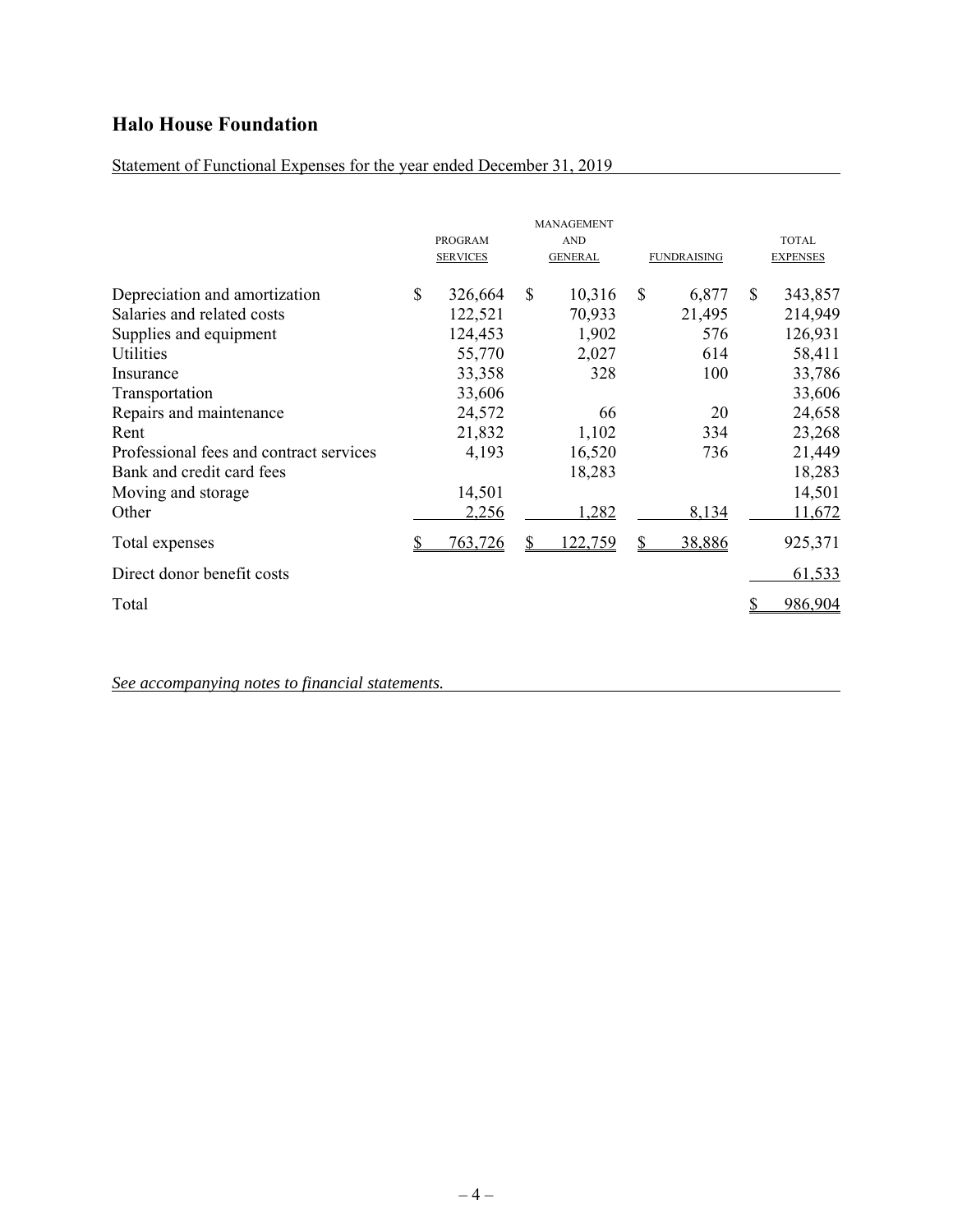| Statement of Cash Flows for the year ended December 31, 2019                                                                                                   |                              |
|----------------------------------------------------------------------------------------------------------------------------------------------------------------|------------------------------|
| CASH FLOWS FROM OPERATING ACTIVITIES:                                                                                                                          |                              |
| Changes in net assets<br>Adjustments to reconcile changes in net assets to net cash<br>provided by operating activities:                                       | \$<br>308,046                |
| Depreciation and amortization<br>Contributions restricted for construction and furnishing of apartment complex<br>Changes in operating assets and liabilities: | 343,857<br>(33, 347)         |
| Other assets<br>Contributions receivable<br>Accounts payable and other accrued liabilities                                                                     | 695<br>(28, 543)<br>(11,775) |
| Net cash provided by operating activities                                                                                                                      | 578,933                      |
| CASH FLOWS FROM INVESTING ACTIVITIES:<br>Payments for property and equipment                                                                                   | (2,948,378)                  |
| CASH FLOWS FROM FINANCING ACTIVITIES:                                                                                                                          |                              |
| Proceeds from contributions restricted for construction and furnishing of<br>apartment complex                                                                 | 1,598,180                    |
| NET CHANGE IN CASH AND CASH EQUIVALENTS                                                                                                                        | (771, 265)                   |
| Cash and cash equivalents, beginning of year                                                                                                                   | 7,169,479                    |
| Cash and cash equivalents, end of year                                                                                                                         | \$<br>6,398,214              |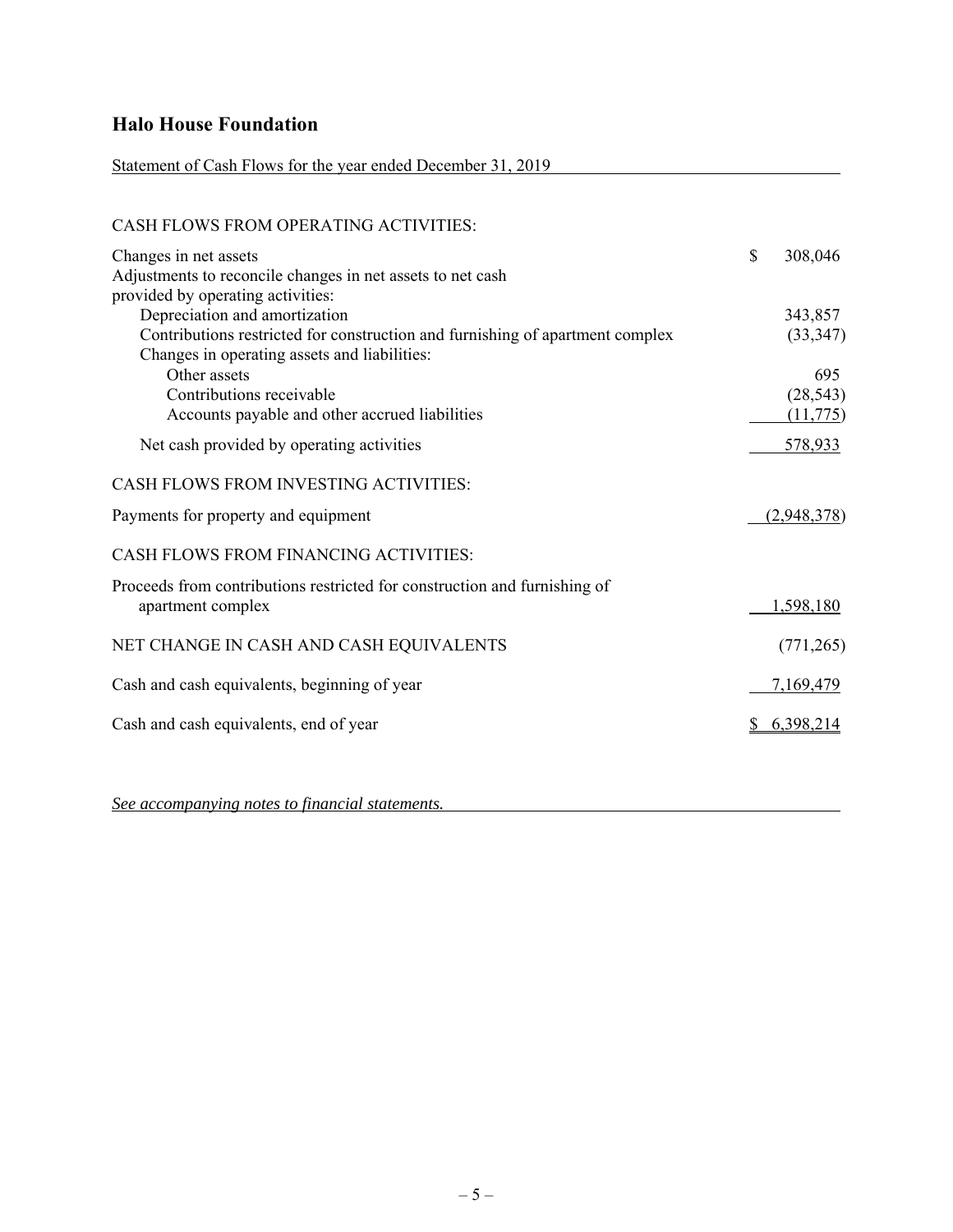Notes to Financial Statements for the year ended December 31, 2019

### **NOTE 1 – ORGANIZATION AND SUMMARY OF SIGNIFICANT ACCOUNTING POLICIES**

Organization – Halo House Foundation (the Foundation) is a Texas nonprofit corporation. The mission of the Foundation is to help save the lives of cancer patients battling leukemia, lymphoma or myeloma by providing them with fully furnished temporary housing at a very low cost while they are undergoing active treatment for their cancer in Texas Medical Center member institutions. The Foundation owns and operates a facility with 29 one-bedroom apartments and 4 two-bedroom apartments in the Texas Medical Center (TMC) in Houston, Texas. Each apartment is fully furnished and includes a washer/dryer, cable TV and WiFi, pots and pans, linens, and towels. A 12 hour per day/5 days a week shuttle service is provided free of charge to guests so that they may easily travel from their apartment to TMC for treatment. Other amenities include a state- of the art Fitness Center, Community Center, Chapel, and beautiful meditative gardens.

Federal income tax status – The Foundation is exempt from federal income tax under  $\S501(c)(3)$  of the Internal Revenue Code and is classified as a public charity under  $\S170(b)(1)(A)(vi)$ .

Cash and cash equivalents include demand deposits and highly liquid investments with original maturities of three months or less.

Contributions receivable that are expected to be collected within one year are reported at net realizable value. Amounts expected to be collected in future years are discounted, if material, to estimate the present value of future cash flows. At December 31, 2019, all contributions receivable are due within one year.

Property and equipment are reported at cost if purchased or at fair value at the date of gift if donated. The Foundation capitalizes property and equipment that have a cost or fair value of \$1,000 or greater and an estimated useful life of more than one year. Depreciation is calculated using the straight-line method over the estimated useful lives of the assets, which range from 8 to 35 years.

Net asset classification – Net assets, revenue, gains, and losses are classified based on the existence or absence of donor-imposed restrictions, as follows:

- *Net assets without donor restrictions* are not subject to donor-imposed restrictions even though their use may be limited in other respects such as by contract or board designation.
- *Net assets with donor restrictions* are subject to donor-imposed restrictions. Restrictions may be temporary in nature, such as those that will be met by the passage of time or use for a purpose specified by the donor, or may be perpetual in nature, where the donor stipulates that resources be maintained in perpetuity. Net assets are released from restrictions when the stipulated time has elapsed, or purpose has been fulfilled, or both. Contributions of long-lived assets and of assets restricted for acquisition of long-lived assets are released when those assets are placed in service.

Contributions are recognized as revenue at fair value when an unconditional commitment is received from the donor. Contributions received with donor stipulations that limit their use are classified as with donor restrictions. Conditional contributions are subject to one or more barriers that must be overcome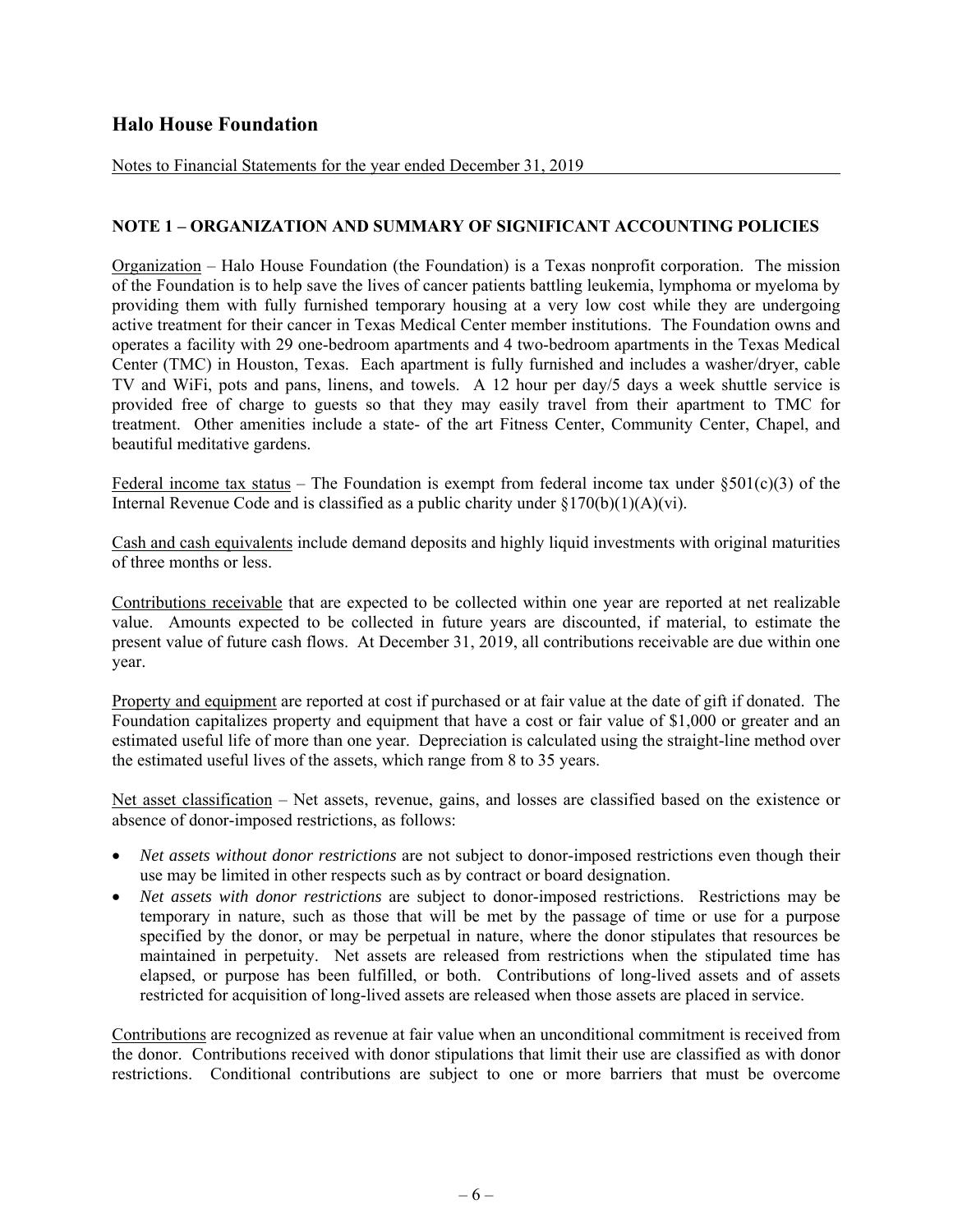before the Foundation is entitled to receive or retain funding. Conditional contributions are recognized as revenue at fair value when the conditions have been met. Funding received before conditions are met is reported as refundable advances.

Special event revenue is the total amount paid by attendees of an event and includes elements of both contributions and exchange transactions. Special event revenue is recognized when the event occurs. Direct donor benefit costs represent the cost of goods and services provided to attendees of the special events.

Rental income is recognized at the same time the services are provided.

Functional allocation of expenses – Expenses are reported by their functional classification. Program services are the direct conduct or supervision of activities that fulfill the purposes for which the organization exists. Fundraising activities include the solicitation of contributions of money, securities, materials, facilities, other assets, and time. Management and general activities are not directly identifiable with specific program or fundraising activities. Expenses that are attributable to more than one activity are allocated among the activities benefitted. Salaries and related costs are allocated on the basis of estimated time and effort expended. Depreciation of building and improvements and occupancy costs are allocated based on square footage.

Estimates – Management must make estimates and assumptions to prepare financial statements in accordance with generally accepted accounting principles. These estimates and assumptions affect the reported amounts of assets and liabilities, the disclosure of contingent assets and liabilities, the amounts of reported revenue and expenses, and the allocation of expenses among various functions. Actual results could vary from the estimates that were used.

### **NOTE 2 – RESTATEMENT OF BEGINNING NET ASSETS**

The Foundation increased beginning net assets by \$3.6 million to reflect the net present value of the contributed use of land for a below-market lease that became effective in 2017.

### **NOTE 3 – LIQUIDITY AND AVAILABILITY OF RESOURCES**

Financial assets available for general expenditure, that is, without donor or other restrictions limiting their use within one year of December 31, 2019, comprise the following:

| Financial assets:                                                          |             |
|----------------------------------------------------------------------------|-------------|
| Cash and cash equivalents                                                  | \$6,398,214 |
| Contributions receivable                                                   | 72,240      |
| Total financial assets                                                     | 6,470,454   |
| Less financial assets not available for general expenditure:               |             |
| Board-designated reserve funds for maintenance and future capital projects | (1,725,247) |
| Total financial assets available for general expenditure                   | \$4,745,207 |

For purposes of analyzing resources available to meet general expenditures over a 12-month period, the Foundation considers liquidation of liabilities and future expenditures related to its ongoing activities of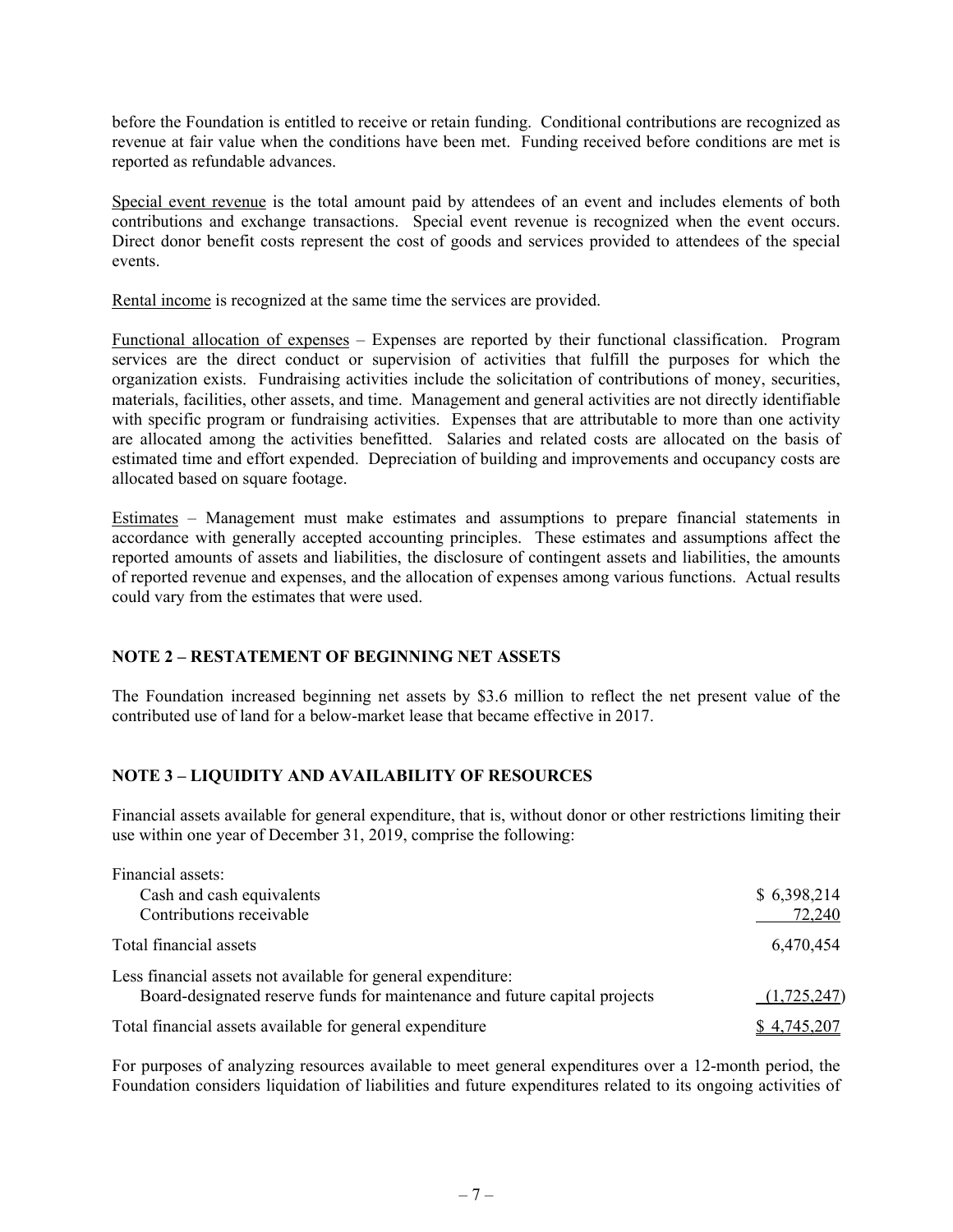providing fully furnished housing for cancer patients being treated in Texas Medical Center member institutions, as well as the conduct of services undertaken to support those activities, to be general expenditures. The Board of Directors (Board) has designated a portion of its resources without donor restrictions to be used for maintenance and future capital projects. While the Board does not intend to use these financial assets for general expenditures in the next 12 months, these funds remain available to be spent at the discretion of the Board.

#### **NOTE 4 – CASH AND CASH EQUIVALENTS**

Cash and cash equivalents at December 31, 2019 consist of the following:

| Demand deposits                           | \$1,012,887  |
|-------------------------------------------|--------------|
| U. S. Government money market mutual fund | 5,385,327    |
| Total cash and cash equivalents           | \$ 6,398,214 |

Bank deposits exceed the federally insured limit per depositor per institution.

### **NOTE 5 – PROPERTY AND EQUIPMENT**

Property and equipment at December 31, 2019 consists of the following:

| Building                                                                           | 35 years | 4,619,091<br>S.         |
|------------------------------------------------------------------------------------|----------|-------------------------|
| Contributed use of land                                                            | 20 years | 3,817,231               |
| Major equipment, landscape, and grounds                                            | 15 years | 1,074,515               |
| Appliances                                                                         | 10 years | 469,786                 |
| Furnishings and office equipment                                                   | 8 years  | 286,284                 |
| Total property and equipment, at cost<br>Accumulated depreciation and amortization |          | 10,266,907<br>(562,076) |
| Property and equipment, net                                                        |          | 9,704,831               |

In 2017, the Foundation entered into a lease for the use of land on which the apartment complex was constructed for a negligible cost per year. The initial term of the lease is 20 years with contingent options to renew for up to 30 additional years. If at any time, the Foundation ceases to use the property for providing low-cost housing primarily to cancer patients, the Foundation would be required to pay a market lease rate. The Foundation intends to continue using the property for the specified purpose for at least 20 years. The present value of the contributed use of land for the initial lease term was estimated using a risk-free interest rate of 2.58%, is reported as property, and is being amortized over 20 years.

### **NOTE 6 – SUBSEQUENT EVENTS**

On March 11, 2020, the Director-General of the World Health Organization declared a pandemic related to the global outbreak of the new coronavirus COVID-19 and on March 13, 2020, a national emergency was declared in the United States. The extent of the impact of COVID-19 on the Foundation's operational and financial performance will depend on developments such as the duration and spread of the outbreak, impact on donors, employees, and vendors all of which are uncertain and cannot be